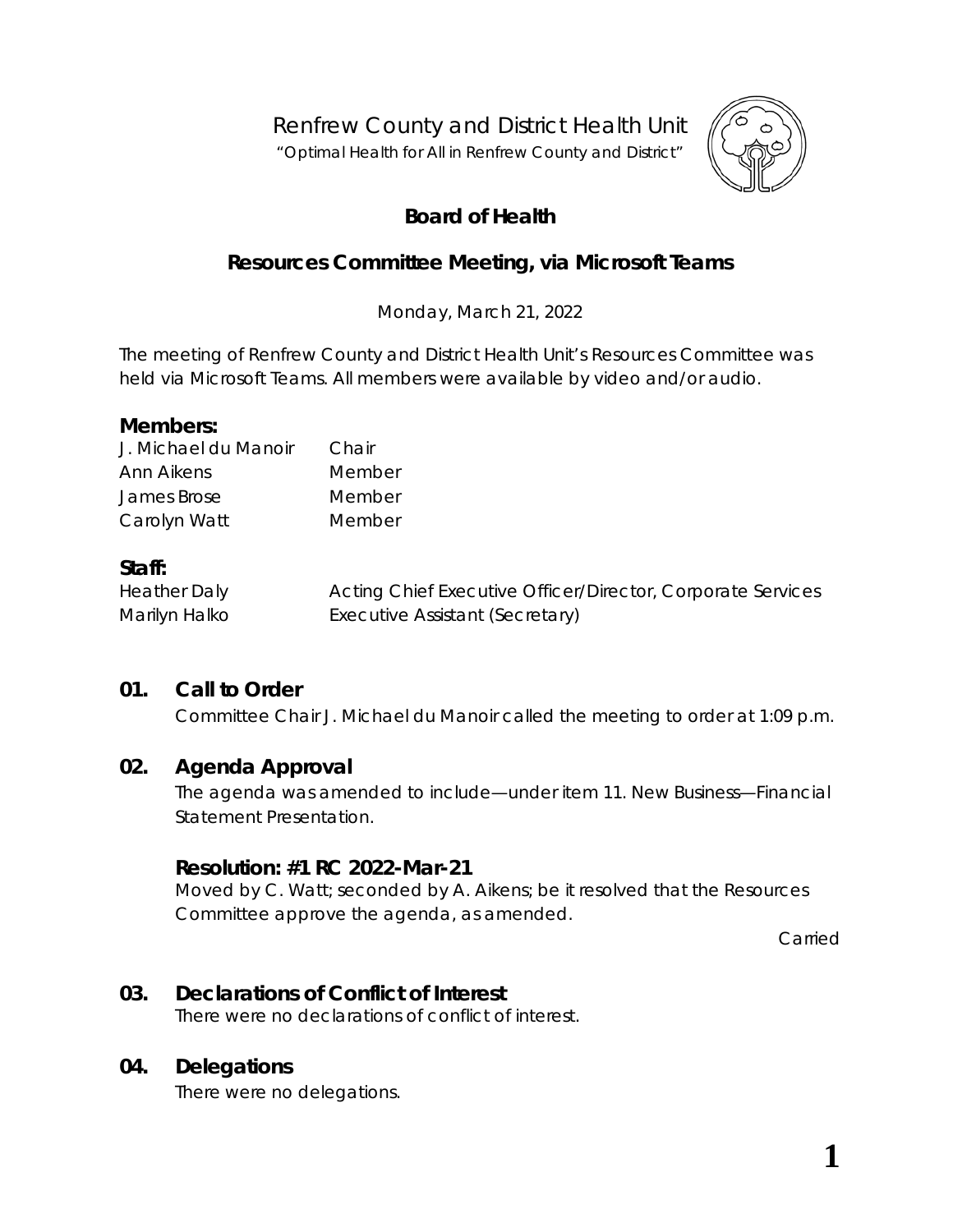## **05. Minutes of Previous Meetings (Approval)**

a. Resources Committee Meeting Minutes 2022-Feb-14 The meeting minutes were approved for Monday, February 14, 2022.

## **Resolution: #2 RC 2022-Mar-21**

Moved by C. Watt; seconded by J. Brose; be it resolved that the Resources Committee approve the meeting minutes from Monday, February 14, 2022, as presented

Carried

### **06. Business Arising**

- a. Action List—Regular BoH—2022-Feb-22 The Committee reviewed the *[Action List](https://www.rcdhu.com/wp-content/uploads/2022/03/06.-a.-Action-List-Regular-BoH-2022-Feb-22.pdf)*.
- b. Oversight for HR This item was deferred to a future meeting.

#### **07. Correspondence**

There was no correspondence.

#### **08. Staff Reports**

### **a. 2022 RCDHU Draft Budget and Annual Service Plan**

H. Daly presented the following report to the Committee:

• *[2022 RCDHU Draft Budget and Annual Service Plan:](https://www.rcdhu.com/wp-content/uploads/2022/05/08.-a.-2022-RCDHU-Draft-Budget-and-Annual-Service-Plan-Notes-and-Highlights.pdf) Notes and [Highlights](https://www.rcdhu.com/wp-content/uploads/2022/05/08.-a.-2022-RCDHU-Draft-Budget-and-Annual-Service-Plan-Notes-and-Highlights.pdf)*.

Chair du Manoir reviewed each report item and called for questions.

The Committee discussed the report in detail and recommended three small amendments: paragraph 4 was added to page one for clarification; Table 1—Note/Comment bolded in first section; and Table 3—the decimal places in the first line were removed.

The following amended report will be presented to the Board:

• *[2022 RCDHU Draft Budget and Annual Service Plan.](https://www.rcdhu.com/wp-content/uploads/2022/05/2022-RCDHU-Budget-Notes-and-Highlights-revised.pdf)*

## **Resolution #3 RC 2022-Mar-21**

Moved by J. Brose; seconded by A. Aikens; be it resolved that the Resources Committee recommend that the Board approve the Annual Service Plan/2022 Budget, for submission to the Ministry of Health.

Carried